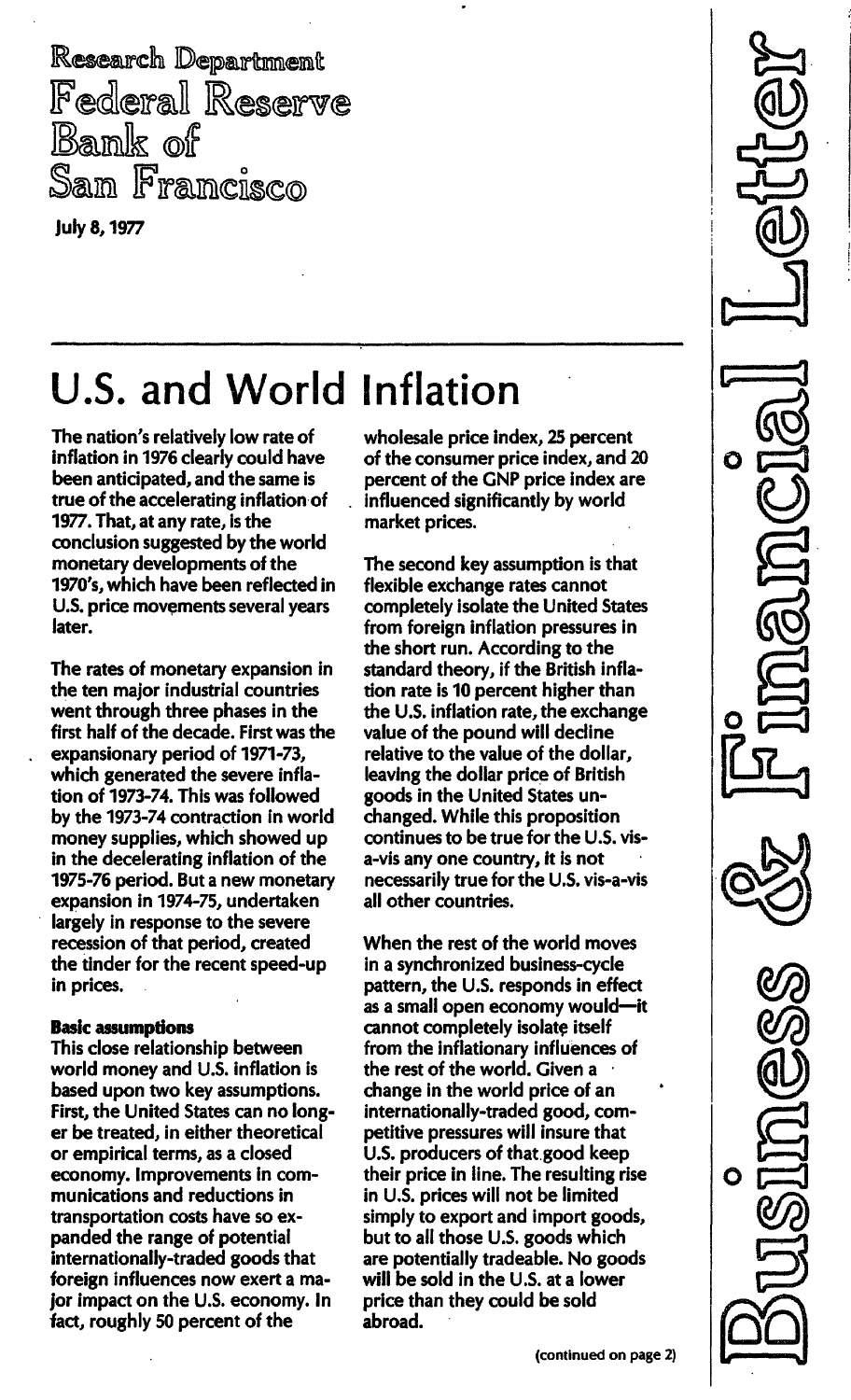Research Department Federal Reserve Bank of San Francisco

Opinions expressed in this newsletter do not necessarily reflect the views of the management of the Federal Reserve Bank of San Francisco, nor of the Board of Governors of the Federal Reserve System.

Consequently, the prices of at least one-fifth of the nation's output of goods and services could rise (at least temporarily) as a result of world inflation. Such increases could be made a permanent part of the U.S. price structure if labor responds to the higher prices by demanding proportionally higher wages. The available evidence suggests that roughly 60 percent of the higher prices would be translated into higher wages after about a year's time. In other words, about 40 percent of the higher world prices would eventually be offset by an appreciation of the dollar, and 60 percent by higher prices in the United States.

This approach suggests that the appropriate monetary variable to be considered in an analysis of inflation is the world money supply, as well as the domestic money supply. The implications are important, not just for domestic prices, but also for employment, output, and interest rates. To the extent that world monetary developments increase the variance in U.S. inflation, they wili create uncertainty in the minds of U.S. households and businessmen, and thereby affect their spending decisions.

Households will typically, in the face of uncertainty, raise their savings rate and reduce consumption out of a given level of disposable income. Businesses imilarly will reduce investment because of difficulties in analyzing the cost of new investment and the expected rate of

return from that capital stock. Thus, an increase in both the inflation rate and its variance will reduce consumption and investment, and thereby increase the rate of unemployment. Inflation in this context will lead to a higher rate of unemployment, even in the short runcontrary to the standard Phillipscurve analysis of the inflationunemployment relationship.

## What the data show

How does this theory of international inflation stand up against our actual inflationary experience? First, there was no systematic worldwide business-cycle pattern during the 1950's and 1960's, except briefly in 1958; generally, an expansion in one country was balanced by a contraction in another, so that worldwide monetary growth (and thus aggregate demand) grew at a relatively stable rate.This was measured by the movements of the "world" money supply-that is, the weighted average of the money supplies of the ten major industrial countries. In the 1950's the average growth in the world money supply was in a narrow range around 6 percent, and in the 1960's it was around 8 percent. This pattern was roughly consistent with stable prices for internationally traded goods in both decades. Substantial fluctuations occurred in sensitive commodity prices, and to a much lesser extent in export prices, but always around a zero trend line.

The pattern changed sharply in the 1970's. World money growth accelerated from a 6-7 percent range in 1970 to a 13 percent range in the period from 1971 through early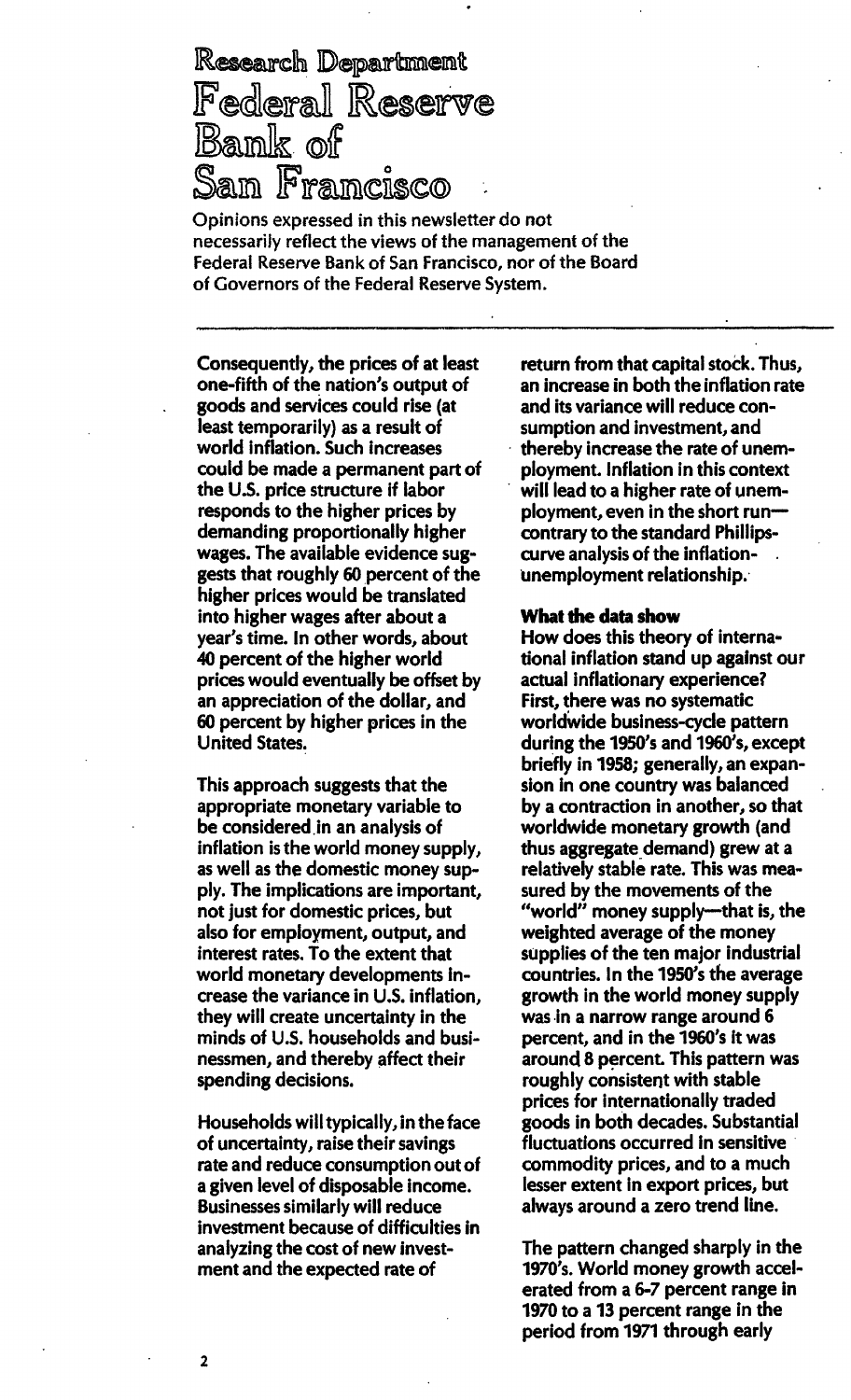1973. This was followed by a monetary contraction in 1973-74 and an expansion in 1975-early 1976. This cyclical pattern of world money growth induced, with a lag, a parallel movement in world aggregate demand and later still in prices.

The accelerated money growth of the 1971-73 period was associated with the breakdown of the Bretton Woods regime of fixed exchange rates. After that crisis ended with the adoption of flexible rates in March 1973, worldwide money growth rapidly decelerated towards an 8-percent trend growth in 1973- 74. However, the resulting rise in unemployment quickly triggered a reversal in policy, and money growth returned to growth rates almost equal to those in the previous expansion, before slackening off in the last half of 1976.

Given the lags in the system, a change in the world money supply tends to affect world commodity prices after about one year, and the broader-based measures of industrial export prices in about two years. Thus, the acceleration in world money in 1971 led to rising commodity prices in 1972 and to rising export prices in 1973. The same pattern can be observed on the downside; the deceleration of world money growth in 1973 led to a 1974 deceleration in commodity , prices and to a 1975 deceleration in general export prices.

The effects of this pattern can be , seen in the movements of the U.S. wholesale-price index-and to a lesser extent (and with longer lags) in the movements of the U.S.

consumer-price index. Apparently, the sharp rise in U.S. wholesale prices from late 1972 through the end of 1974 was largely due to the rise in world trade prices, and the sharp deceleration in 1975-76 was associated with the removal of that influence. By the same token, this year's upsurge in U.S. wholesale and consumer prices-and the rise since mid-1976 in prices of internationally traded goods-can be attributed to the upsurge in world money which occurred in 1975 and early 1976. However, the same analysis would suggest some deceleration in U.S. prices in late 1977 and early 1978, as a consequence of the deceleration in world money growth since mid-1976.

it should be remembered, however, that despite the important influence of foreign developments on U.S. prices, the dominant ence comes from U.S. domestic developments. Thus we can generate a home-grown inflation without foreign' influences if we do not control our domestic fiscal and monetary policy. Nonetheless, our analysis suggests that the way to avoid an unstable world economy is to follow policies which encourage stable monetary conditions, not only in the U.S., but also in other major industrial countries. Efforts to encourage other nations to follow strongly stimulative policies could be counterproductive, because such policies soon thereafter would contribute to yet another round of world inflation.

Michael W. Keran

3